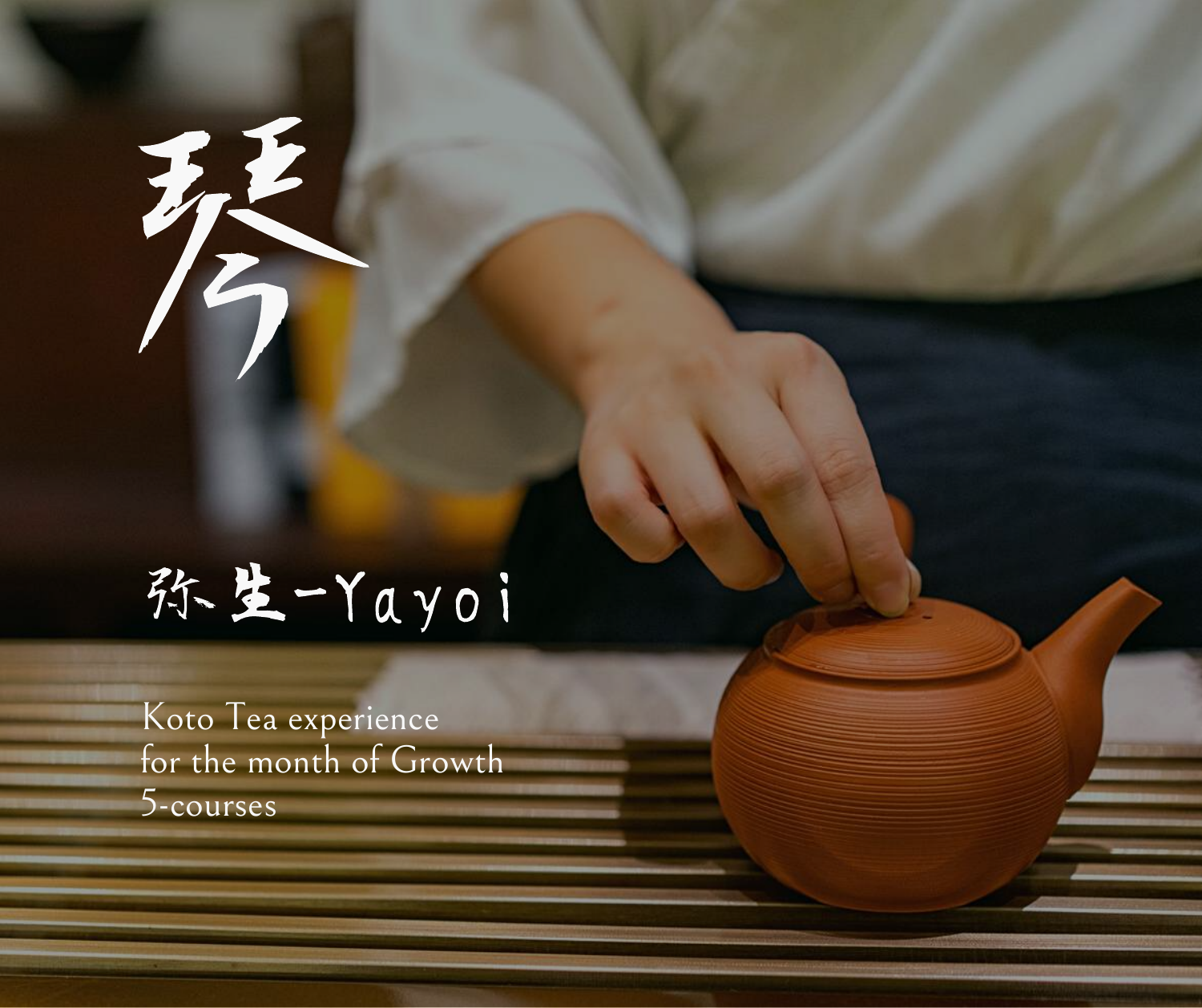弥生-Yayoi

**Mayongchid | Sake | Roku Gin | Amphawa Pomelo granita. x Cold-brewed Kawayanagi Bancha**

> **Amazake pudding | Hina arare x Tsukigase Organic Houji-Sencha from Nara^3**

**Warabi mochi | Okinawan Kokutou x Okuyutaka Asamushi Sencha from Kagoshima^2**

**Saemidori Yame Dento Hon Gyokuro^2+ x Guava Kanten | Yoghurt**

**Satoyamacha/Genmai x Uji-Hikari/Asahi Koicha Cube from Award-winning Tsujiki's Uji Shirakawa**

1,490 THB / Person \* Reservation only\* \*some tea-ingredients are subjected for change due to availability and quality of seasonal supplies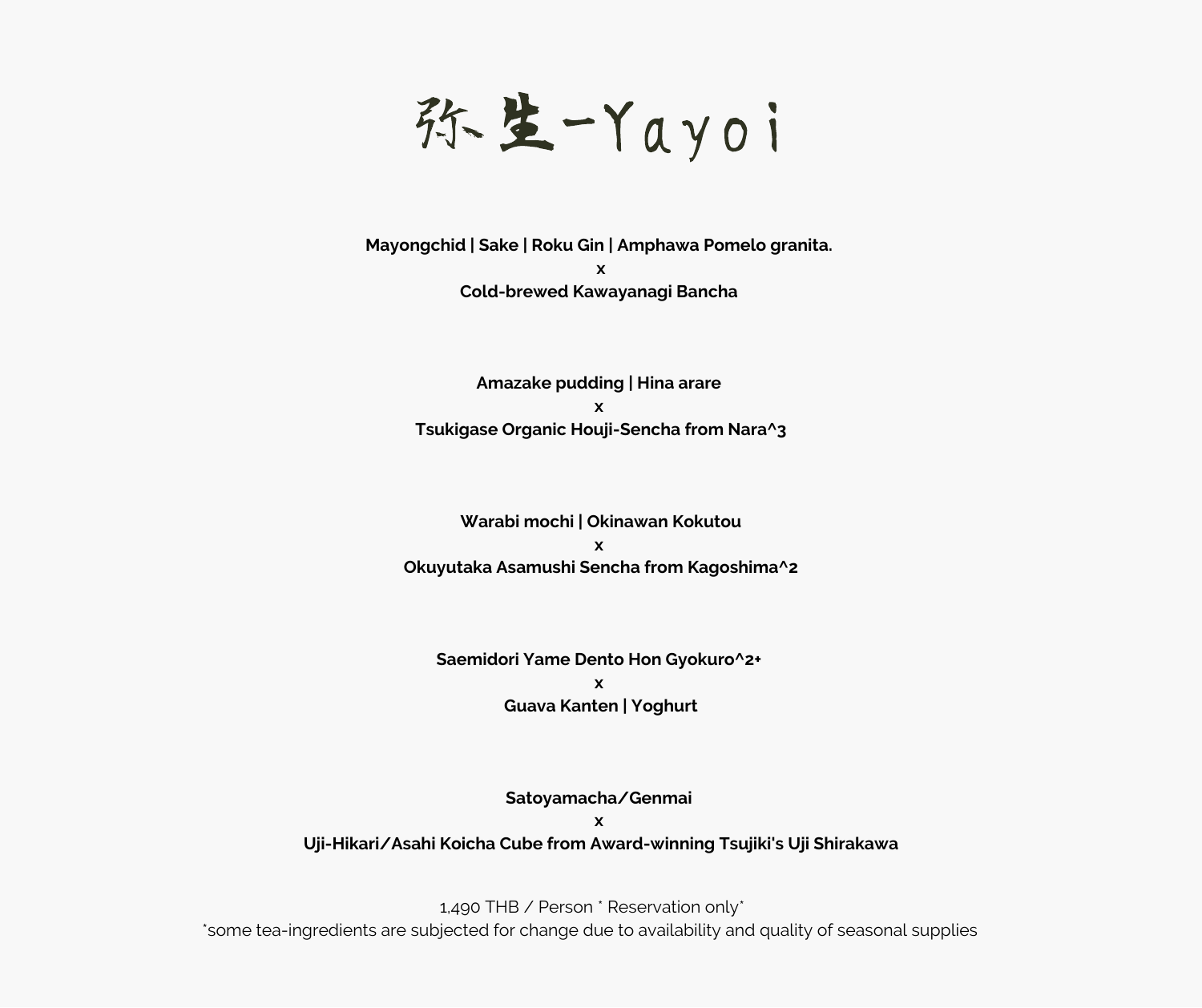### Okuyutaka Asamushi sencha



The unique toasty aroma of Okuyutaka cultivar, shaded 15 days to present the mellow body with elegant umami. Gentle yet deep in taste, we think this tea will intrigue your palette.

#### FB: KOTOTEASPACE / CHOPE.CO RESERVE YOUR TEA EXPERIENCE

## Guava Kanten